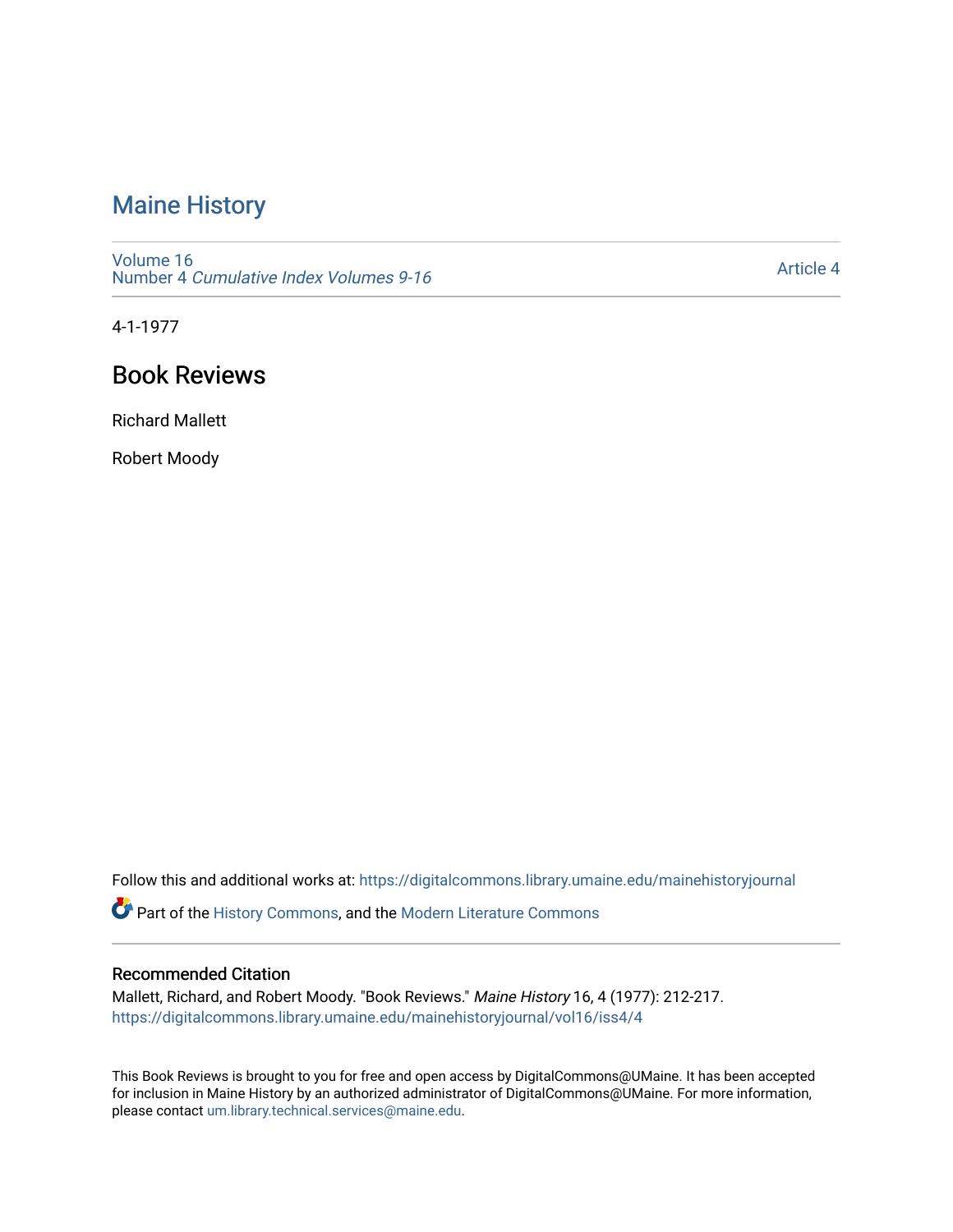## **BOOK REVIEWS**

Parkm an, Francis, *The Gould Academy Story, 1836-1976*. Bethel, Maine, Gould Academy, 1976. 226 pages. \$8.00 softbound.

Judge Stephen Emery of Paris Hill, one of the early trustees of Gould Academy, revealed in 1855 at the Semi-Centennial celebration of Hebron Academy why he had always been an enthusiastic supporter of such institutions as Gould Academy. In looking over the scenes of his youthful education, he was reminded again of what he considered the perfect setting for a secondary school:

**Here are no fashionable restaurants, or other incentives to doubtful amusements, nothing for the idle to live upon. The highest amusements is study, study, study; . . .hither came the poor in purse but rich in mind and resolution — young men resolved, with the blessing of God, to win their way to usefulness and distinction.**

*The Gould Academy Story* makes it clear that the Bethel institution has been fortunate to have had an unusually large number of teachers and students who were "rich in mind and resolution." In addition, the school was fortunate to find an historian, and distinguished educator in his own right, who could describe so well the precarious life of this institution, located so long on the edge of insolvency and extinction, yet producing over the years so many who managed "to win their way to usefulness and distinction."

Gould Academy has produced several headmasters whose heroic efforts were essential to prevent the school from going out of business. My favorite among these key figures was Dr. Nathaniel T. True, an 1846 graduate of the Bowdoin Medical School. Such partiality on my part can be partly attributed to the extraordinary range of his intellectual interests, and partly to his character. It would appear that Dr. True, owing to the pranks of a few unruly students, was the victim of rather shabby treatment from the Academy's trustees but that did not seem to sour him or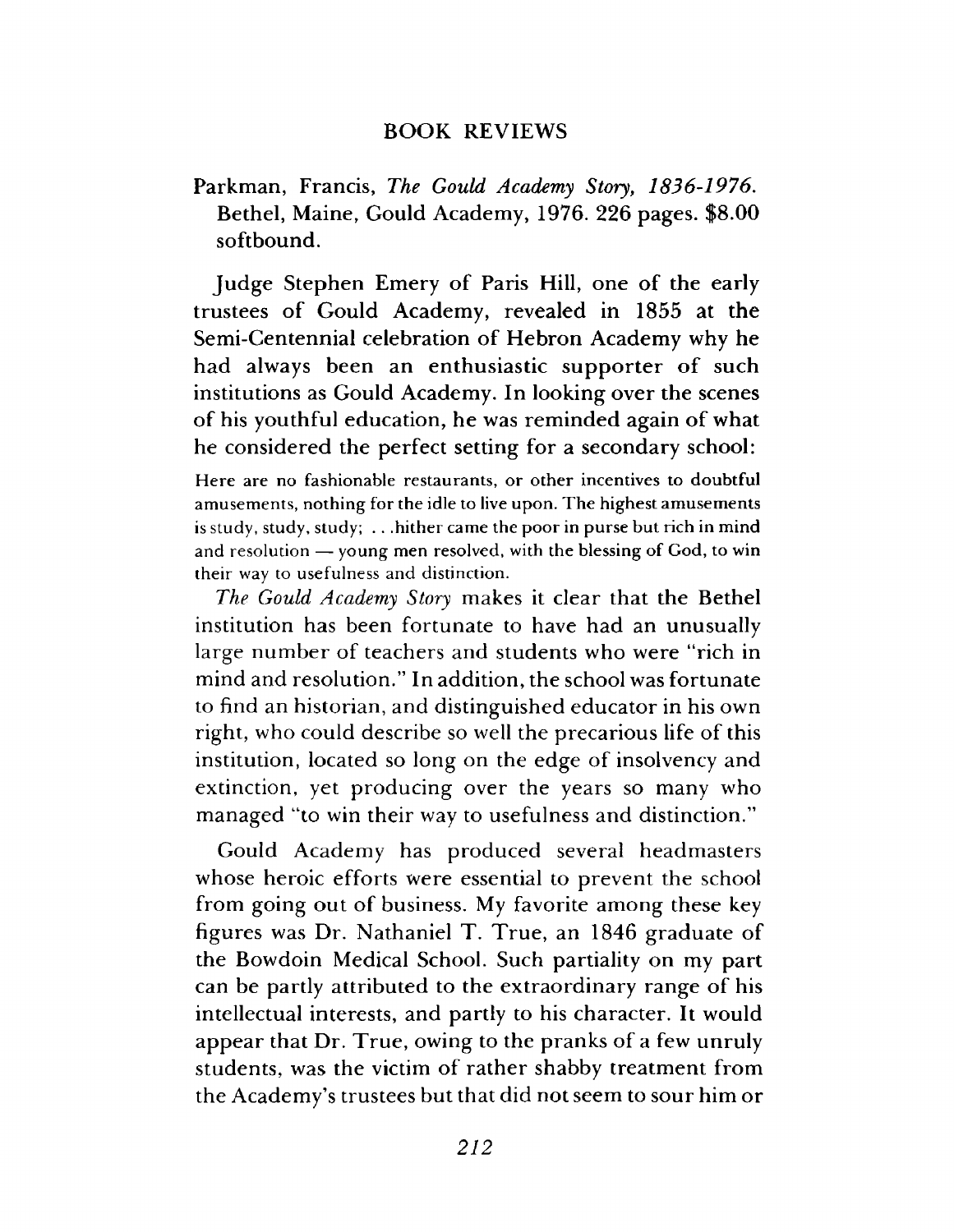detract from his love for either Bethel or Gould Academy. Mr. Parkman has done well by Dr. True in recognizing his indispensable role in keeping the intellectual reputation of the Academy intact even though critical financial problems affected the headmaster's minimal salary.

After the trustees dropped Dr. True in 1861, he devoted much of the next ten years lecturing throughout the state on natural history and geology. From nearly the beginning of his career, he had concluded that the best way to teach botany, mineralogy, and geology was to take the classes into the fields, pastures, woods, and hills of the Bethel area. This escape from the classroom became the pedagogical craze of the 1860s and 1870s with its most influential cham pion being Edward A. Shelden, principal of the Oswego Normal School. A follower of the Swiss educator, Pestalozzi, Shelden approved Dr. True's object teaching in nature's own setting. Hence, in 1872 the Bethel man accepted appointment as professor of natural science at the Oswego Normal School. In doing so Dr. True joined the faculty of the most prestigious institution of its kind in the country. He was to stay there until 1876 when he moved back to his beloved Bethel. Shortly before his death Dr. True must have concluded that his Gould experience had been well worth the effort, as his former students staged a reunion at which his intellectual and moral influence was profusely acknowledged.

Gould Academy probably suffered somewhat from the large number of preceptors who used their position as a halfway station before proceeding to their ultimate profession. But Gould, like nearly all Maine academies, was fortunate to attract short-term teachers of high quality. The steady succession of preceptors in certain stages of Gould's history may have reduced the stability of the institution, but the distinguished careers of those who served briefly at Gould points up the fact that Bethel students usually had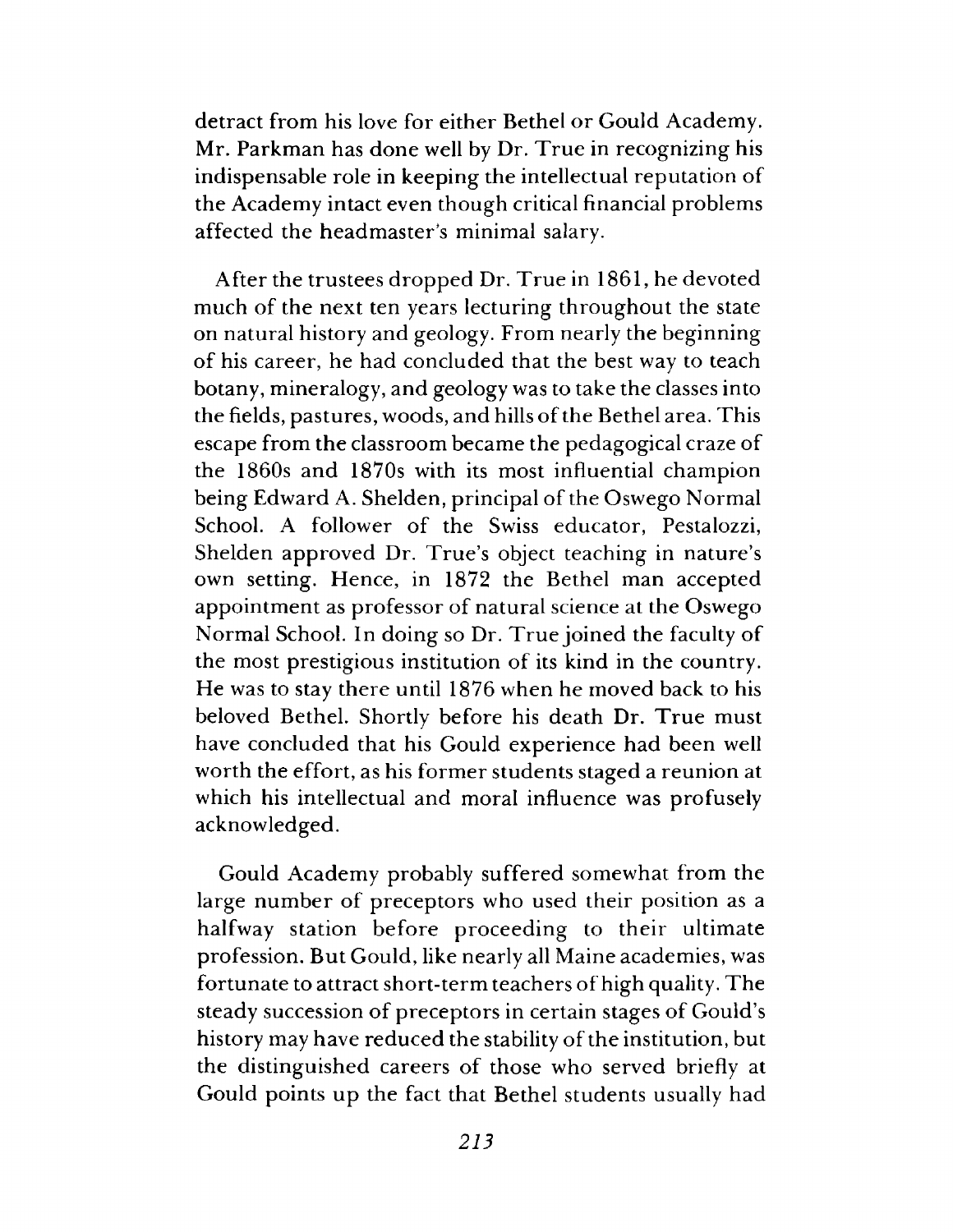one-year teachers who were to become leaders in law, medicine, and the ministry.

But not all these one-year preceptors at Gould would change professions. Edward P. Weston, for example, after a year in Bethel, would serve as preceptor at Gorham Seminary and then in the Lewiston Falls Academy. Eventually he was appointed state superintendent of the common schools in Maine and was a founder of the state's normal school system. Other preceptors in Maine academies were to receive national attention. Benjamin Hale, after serving in Saco Academy and the Gardiner Lyceum, became president of Hobart College. Orrin B. Cheney, preceptor from 1839 to 1841 at the Farmington Academy, became the first president of Bates College. Daniel R. Goodwin, onetime preceptor of Hallowell Academy, succeeded Longfellow as professor of modern languages at Bowdoin and then was appointed president of Trinity College. Before Rufus M. Jones established a national reputation as a Quaker philosopher at Haverford College, he served as preceptor at Oak Grove Seminary. The Maine youth who attended academies in the nineteenth century may have been exposed to a quick succession of teachers, but the quality of these come-and-go preceptors was impressively high.

Hanscom, Gehring, Holden, and Bingham are names in Gould history that appropriately adorn the principal buildings of the institution. These men were indispensable to it, as was Dr. True's daughter, Mrs. Gehring. Mr. Parkm an has evaluated in judicious terms these figures in the Gould pantheon. In so doing he has indicated careful research as well as clarity of expression. The rumor is going around that books on education are oftentimes dull, if nothing worse. W hether this be true or not, *The Gould Academy Story* is not dull; it is a splendid addition to our educational history. " *<sup>7</sup>* Richard M allett

Portland, Maine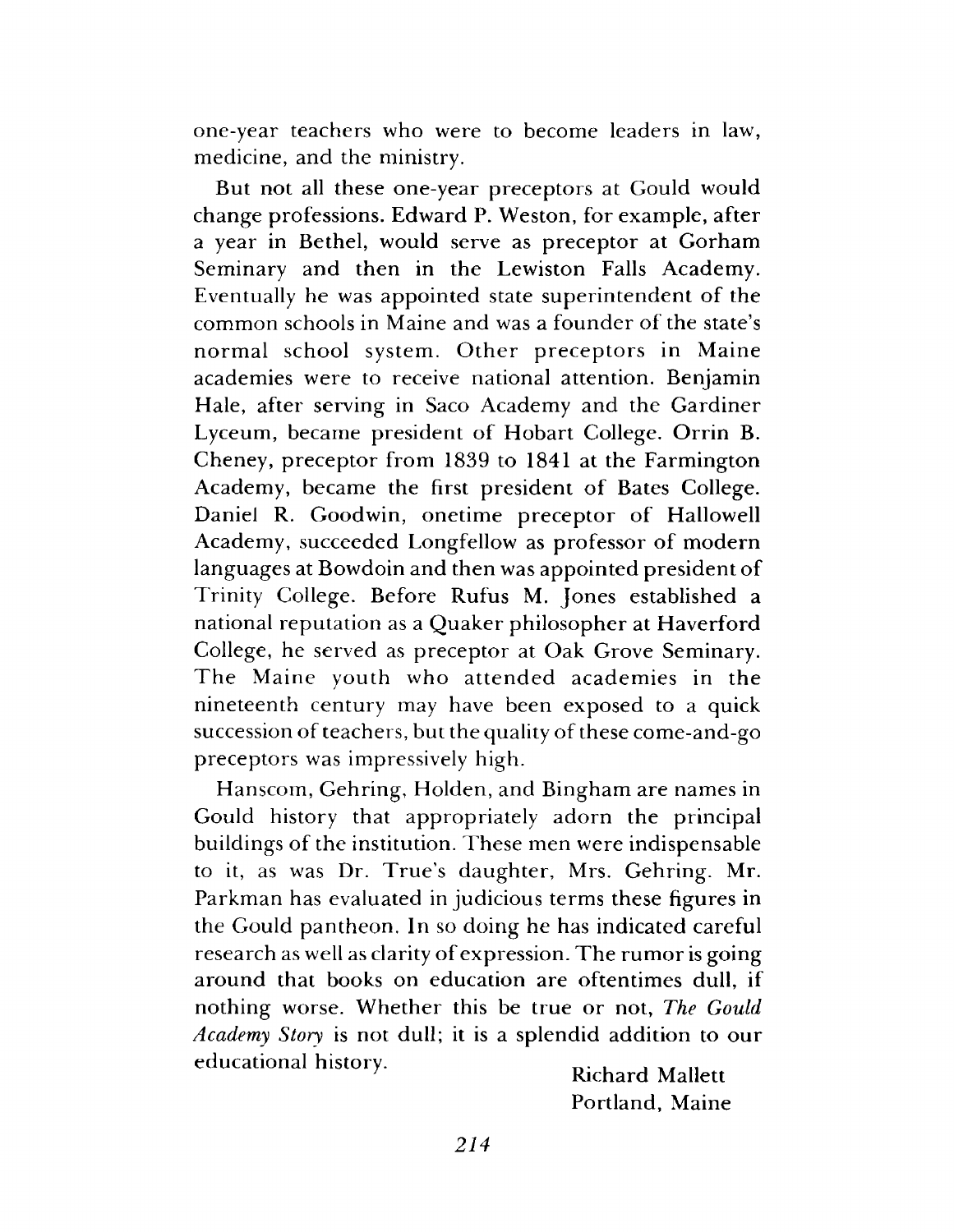Morris, Gerald E., and Kelly, Richard D., Jr., editors. *Maine Bicentennial Atlas: An Historical Survey*. Portland, Maine, Maine Historical Society, 1976. 20 pages and 69 plates.  $$10.00$  hardbound;  $$6.00$  softbound.

This pioneer collection of maps is a credit to its editors and their corps of co-workers who must have spent countless hours producing data suitable for the plates. Denied the use of color, the expense of which would have been prohibitive, the contributors used considerable ingenuity finding ways of clearly differentiating among the various types of information provided: for example, the use of broken lines of different composition to indicate the routes of explorers and the use of squares or circles of varying sizes with black and white and cross-hatched sections to solve the problem of visual representation of data.

The plates are in three sections: Historical (35 detailing land grants, colonial wars, population, and politics before 1900); Maine in 1976 (27 representing physical and economic data); and Historical (7 ranging from Lescarbot's map of 1609 to NASA's satellite map of 1973). It was obviously easier to suggest what subjects ought to be covered than to find data on which to construct maps. As the editors regretfully state, such key subjects as immigration, ethnic, and religious groups had to be omitted because time was lacking in which to compile the needed data from original sources. Bibliographies (notable contributions in themselves) are provided for each plate, and in most cases succinct accounts provide essential background information which could not be topographically presented without cluttering the plates.

The accomplishment is so admirable that it seems carping to make a few minor suggestions; but since a second edition is implied, it is, perhaps, a duty to give some personal reactions. On plate 1 (National Historic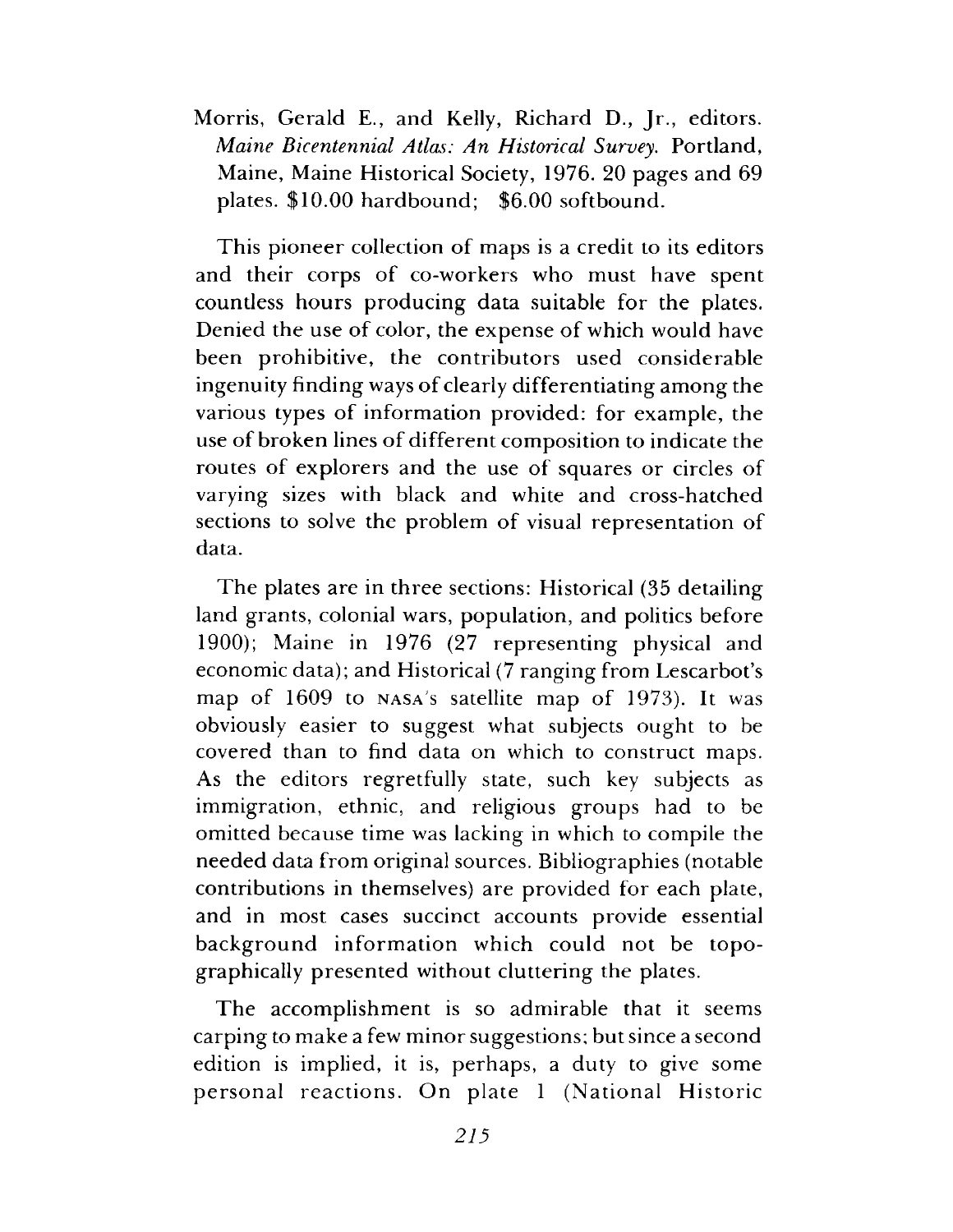Landmarks, Historic Districts, and Existing Fortifications), I would have found helpful a list of the locations of the historic landmarks and forts. On plates 2 and 3 (Early Explorations), why not indicate the European ports from which the mariners sailed? In the description of Gosnold's voyage I was puzzled by the mention of "Bristol merchants" from Falmouth." Under George Popham, why not tell us that the colony was sponsored by the Plymouth Company? On plate 4 (Grants and Charters, 1603-1622), the fact that the claims of the Virginia Companies extended 100 miles into the ocean might have been indicated. Plate 5 (Early Settlements) seems unnecessary since it is included as an inset on plate 4. Why is Cape Porpus (Porpoise, if you insist) omitted? On plate 6 (Indian Tribes and Trading Posts), I think it would help to know the present names of the places indicated. On plate 7 (Grants and Charters, 1620-1664), Trelawny is twice spelled incorrectly (see also page 4). It might be well to give Beauchamp and Leverett credit for the Muscongus grant. On plate 8 (Encroachment of Massachusetts Bay Colony, 1651-1696), and in the description on page 4, the relation of the Plymouth colony and Massachusetts is incorrectly stated. I believe that the Plymouth colony lost its separate identity when James II created the Dominion of New England and not by the "encroachment" of Massachusetts. (Incidentially, after purchasing Maine, Massachusetts governed her acquisition as a proprietory province.) On plate 9 (French Claims, 1603-1763), why not locate the French settlements in Acadia? On plate 11 (Colonial Wars, 1675-1699) why not spell "Hathorne" as he did? Black Point becomes "Scottow's fort." Are they not the same? On plate  $13$  (Colonial Wars, 1721-1763) Lovell Pond becomes Lovewell's in the text  $(p. 7)$ . Could not the work of Colonel John Allan in the Revolution have been included? I missed him, and also Kidder's *Eastern Maine* in the bibliography.

I do not feel competent to comment specifically on the